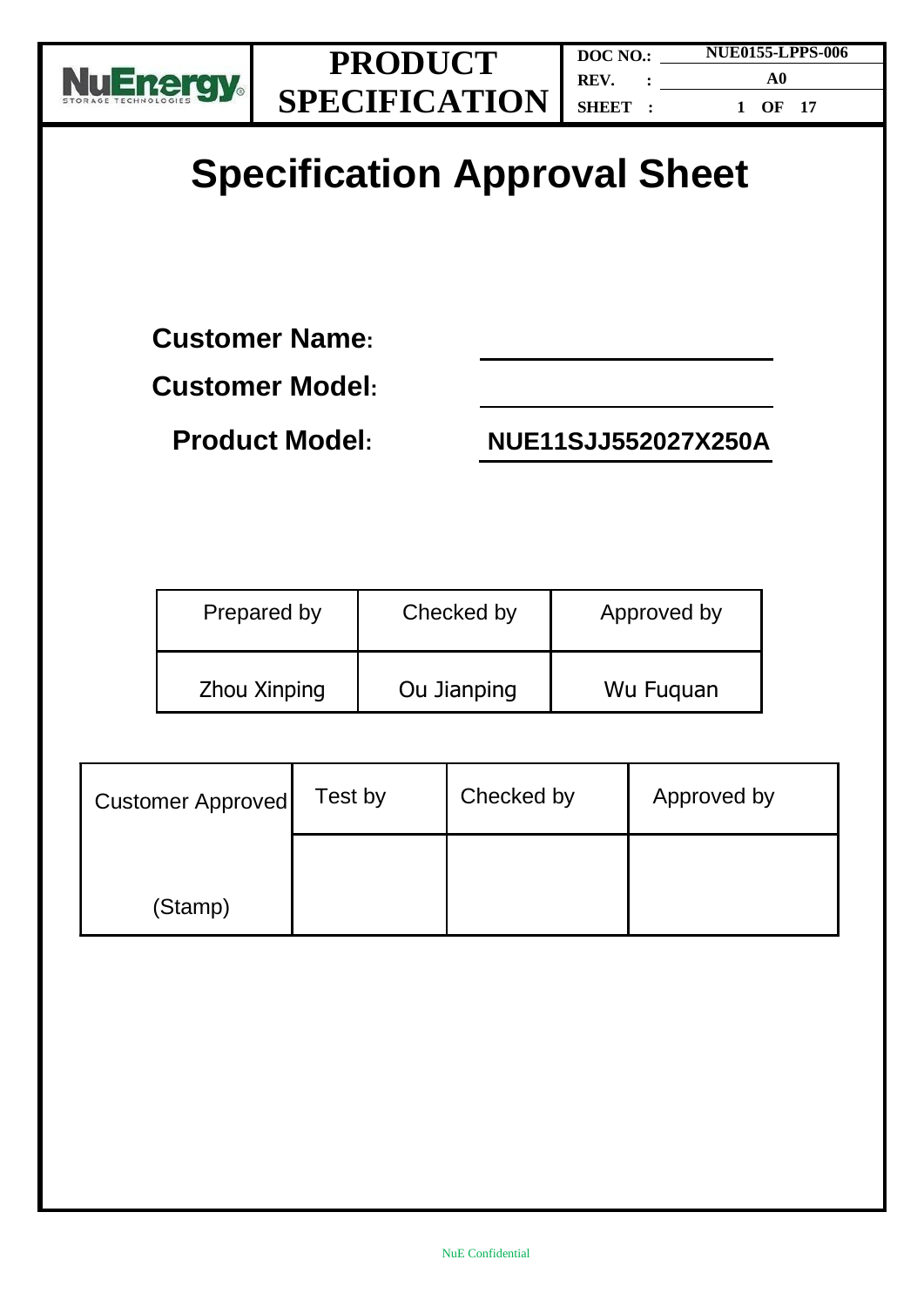



| DOC NO.: | <b>NUE0155-LPPS-006</b> |  |
|----------|-------------------------|--|
| REV.     | A0                      |  |
| SHEET :  | 2 OF 17                 |  |

**Revision History**

| <b>Revision</b> | <b>Description</b> | <b>Date</b> | <b>Approval</b> |
|-----------------|--------------------|-------------|-----------------|
| A <sub>0</sub>  | New released       | 2016-08-05  | WF              |
|                 |                    |             |                 |
|                 |                    |             |                 |
|                 |                    |             |                 |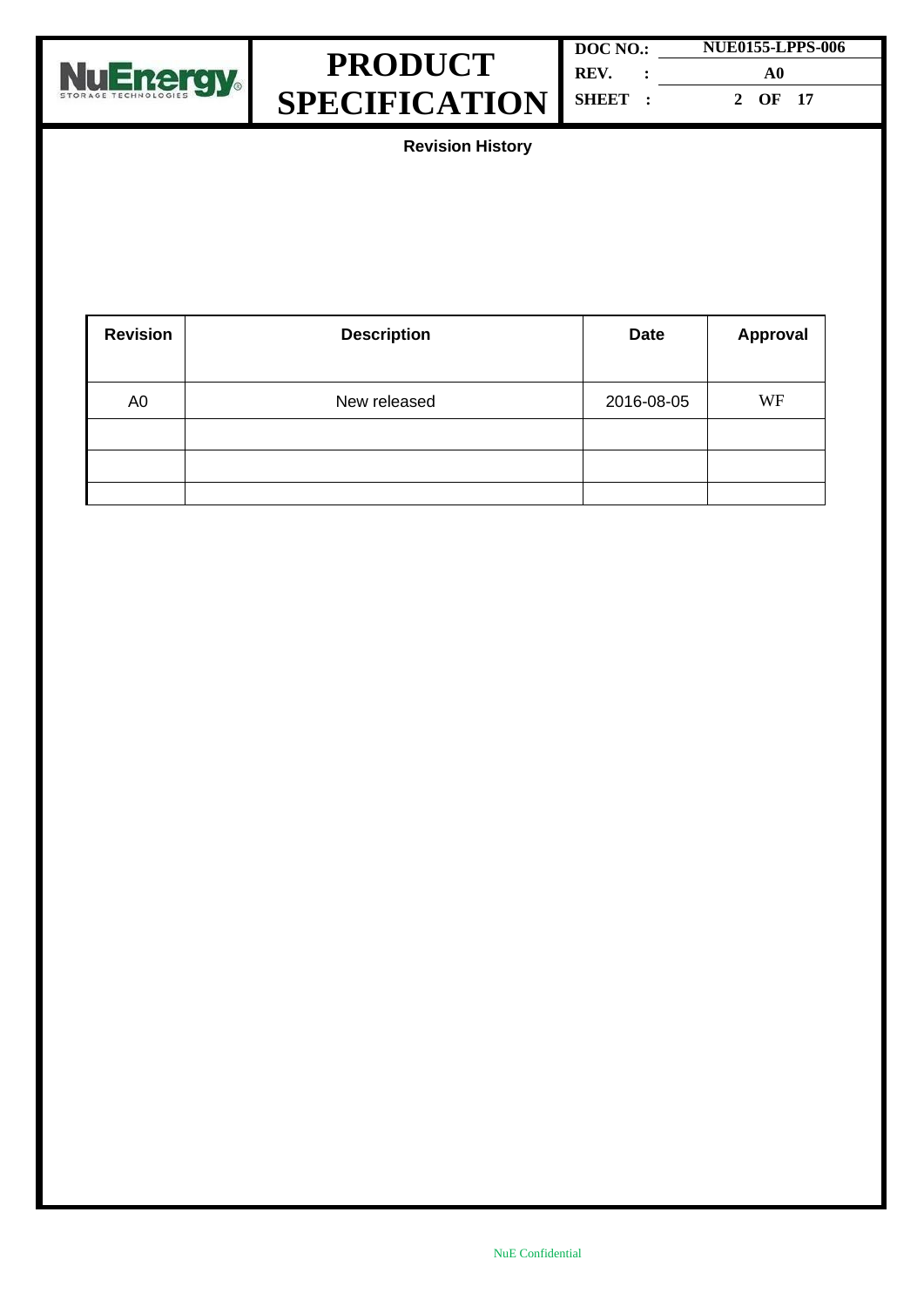

**DOC NO.: REV. : SHEET : NUE0155-LPPS-006 A0 3 OF 17**

# **Contents**

- 1. Scope
- 2. Product basic information
- 3. Battery Outline Drawing
- 4. Electrical characteristics
- 5. Condition adapting characteristics
- 6. Cell safety performance
- 7. Battery safety performance
- 8. Others
- 9. Testing requirements
- 10. Electrical Characteristics
- 11. Cell
- 12. Electric Protect Features
- 13. Schematic circuit diagram
- 14. PCB Parts List BOM
- 15. PCB Layout PCB
- 16. Packaging
- 17. Warranty, Battery Precautions and Safety Instructions

Customer Inquiry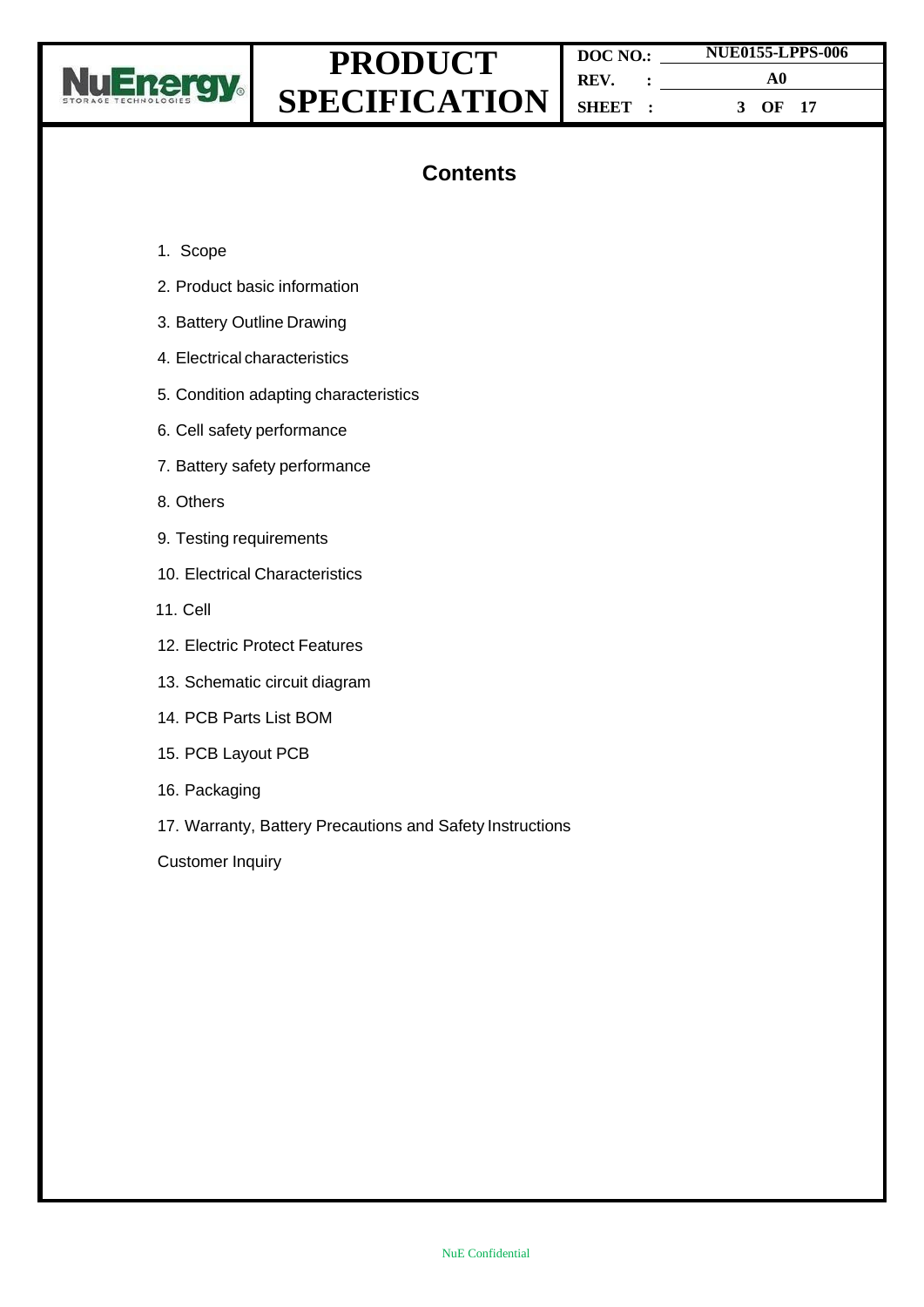

| DOC NO. | <b>NUE0155-LPPS-006</b> |  |
|---------|-------------------------|--|
| REV.    | A0                      |  |
| SHEET : | OF 17<br>4              |  |

#### **1. Scope**

The specification shall be applied to Lithium-ion Polymer (LIP) rechargeable battery pack which is provided by NuEnergy Storage Technologies.

#### **Reference standard**

GB/T 18287-2013,IEC/EN61960,UL1642

#### **2. Product basic information**

| <b>Items</b>                            | <b>Parameter</b>                                            |                         |  |  |  |
|-----------------------------------------|-------------------------------------------------------------|-------------------------|--|--|--|
| Battery model                           | 552027                                                      |                         |  |  |  |
| Design scheme                           | S-8261ABJMD-G3JT2x +8205                                    |                         |  |  |  |
| Nominal voltage                         | 3.7V                                                        |                         |  |  |  |
| Minimum capacity                        | 250mAh (0.2C discharge)                                     |                         |  |  |  |
| Typical capacity                        | 270mAh (0.2C discharge)                                     |                         |  |  |  |
| Charging voltage                        | 4.2V                                                        |                         |  |  |  |
| Discharging cut-off voltage             | 3.0V                                                        |                         |  |  |  |
| Standard charging                       | 0.2C /4.2V                                                  |                         |  |  |  |
| Max charging                            | 1.0C /4.2V                                                  |                         |  |  |  |
| Standard discharging                    | 0.2C/3.0V                                                   |                         |  |  |  |
| Max discharging                         | 1.0C/3.0V                                                   |                         |  |  |  |
| Weight                                  | Appr. 4.8g                                                  |                         |  |  |  |
| Shipment voltage                        | $≥3.90V$                                                    |                         |  |  |  |
| Battery pack impedance                  | ≤180mΩ                                                      |                         |  |  |  |
|                                         | Charging:<br>$0^{\circ}$ C ~ 45 $^{\circ}$ C                |                         |  |  |  |
| Operating temperature                   | Discharging: -20°C ~60°C                                    |                         |  |  |  |
| Storage (At 50% SOC and specified temp, | $-10^{\circ}$ C $-25^{\circ}$ C                             | (12 months, ≥85%)       |  |  |  |
| recoverable capacity in % vs time.)     | -10 $\degree$ C ~45 $\degree$ C                             | (6 months,<br>≥85%      |  |  |  |
|                                         | $-10^{\circ}$ C~55°C                                        | $≥90%$ )<br>$(1$ month, |  |  |  |
|                                         | $20\pm5\degree$ C is the recommended storage temperature    |                         |  |  |  |
|                                         | There should not be any remarkable scratches, cracks, bolts |                         |  |  |  |
|                                         | cauterization, deformations, swelling, leakage and so on, o |                         |  |  |  |
| Visual Inspection                       | the surface of the cell.                                    |                         |  |  |  |
|                                         |                                                             |                         |  |  |  |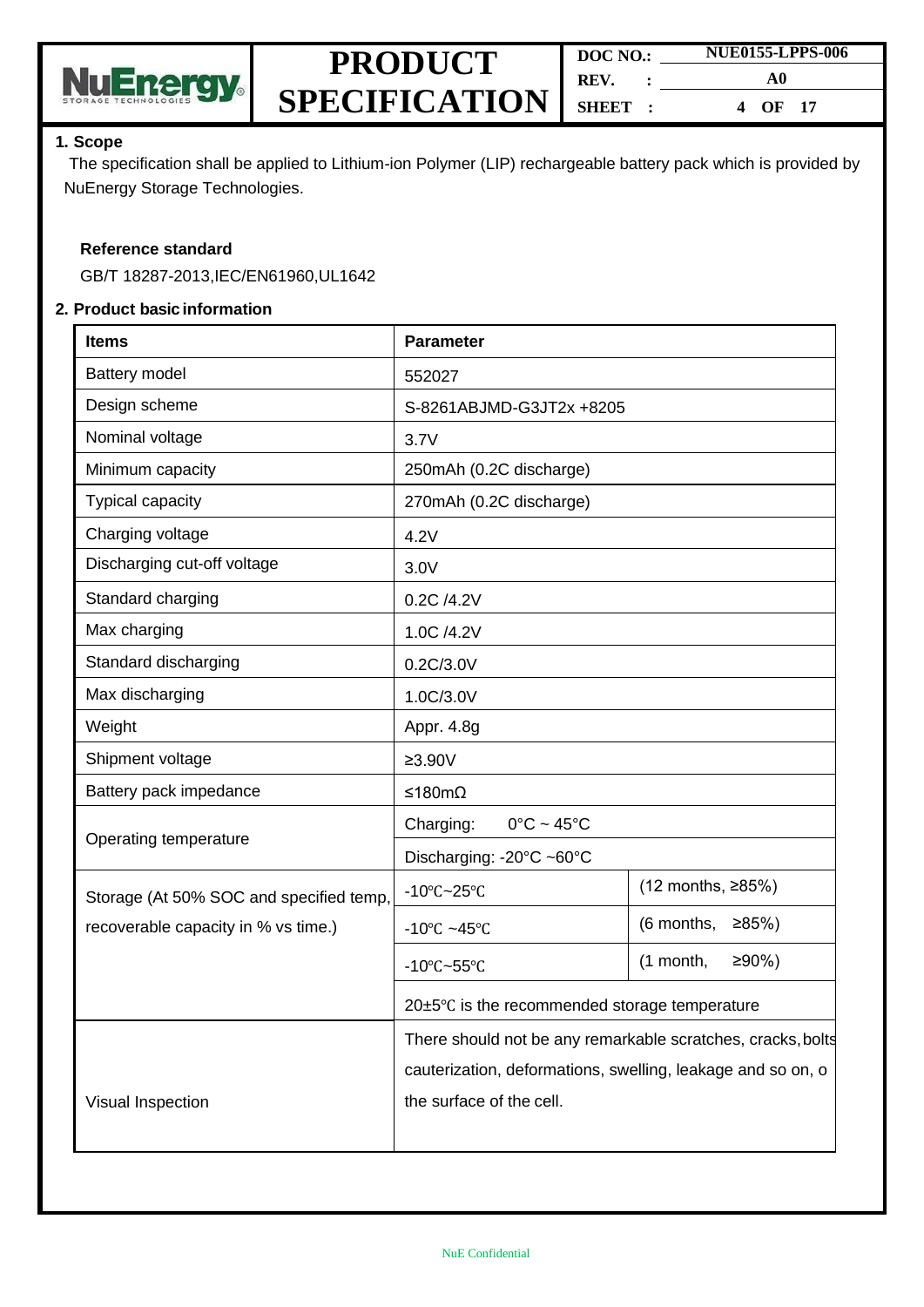

J

| <b>BOM</b> (Bill of materials) |                      |                         |     |             |  |
|--------------------------------|----------------------|-------------------------|-----|-------------|--|
| NO.                            | <b>Material Name</b> | Specification           | Qty | Remark      |  |
|                                | Cell                 | 552027/250mAh/3.7V      |     | <b>RoHS</b> |  |
| 2                              | Protection board     | 1240-9                  |     | <b>RoHS</b> |  |
| 3                              |                      | Red Wire UL1571#28-P+   |     | <b>RoHS</b> |  |
|                                | Wire                 | Black Wire UL1571#28-P- | 1   | <b>RoHS</b> |  |
| 4                              | Connector            | JST-SHR-2V-S            |     | <b>RoHS</b> |  |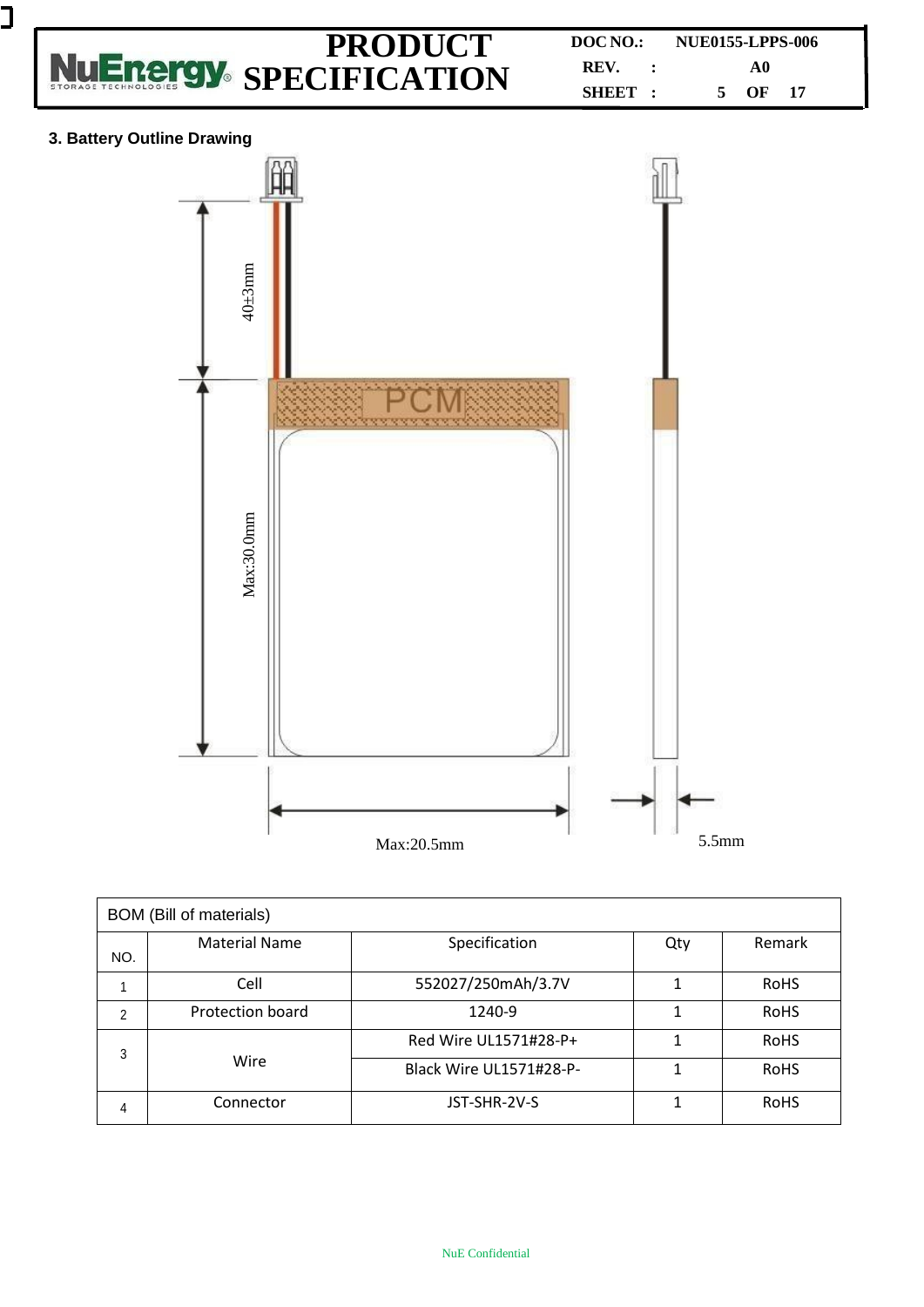

| DOC NO.: | <b>NUE0155-LPPS-006</b> |  |  |
|----------|-------------------------|--|--|
| REV.     | A0                      |  |  |
| SHEET :  | 6 OF<br>17              |  |  |

#### 4. **Electrical characteristics**

| No.          | <b>Items</b>              | <b>Test Method</b>                                                                                                                                                     | <b>Criteria</b> |
|--------------|---------------------------|------------------------------------------------------------------------------------------------------------------------------------------------------------------------|-----------------|
| 1            | <b>Standard Charge</b>    | Charging the cell initially with constant current at 0.2C<br>and then with constant voltage at 4.2V till charge current<br>declines to 0.02C.                          | ≥300mins        |
| $\mathbf{2}$ | Minimal Capacity          | The capacity means the discharge capacity of the cell,<br>which is measured with discharge current of 0.2C with<br>3.0V cut-off voltage after the standard charge.     | $\geq$ 250mAh   |
| 3            | Charge/Discharge<br>Cycle | The capacity on 0.2C discharge shall be measured after<br>500 cycles of 0.2C charge and discharge at 23±2°C.                                                           | Capacity≥80%    |
| 4            | Retention<br>Capability   | After full charging, storing the battery 28 days with 20 $\pm$<br>5°C condition, and then staying 1 hours with discharge<br>current of 0.2C till 3.0V cut-off voltage. | Capacity≥85%    |

### ※ **Typical capacity**

The capacity means the average discharge capacity of the cell, which is measured with discharge current of 0.2C with 3.0V cut-off voltage after the standard charge at 23±2℃ environment temperature,

unit: mAh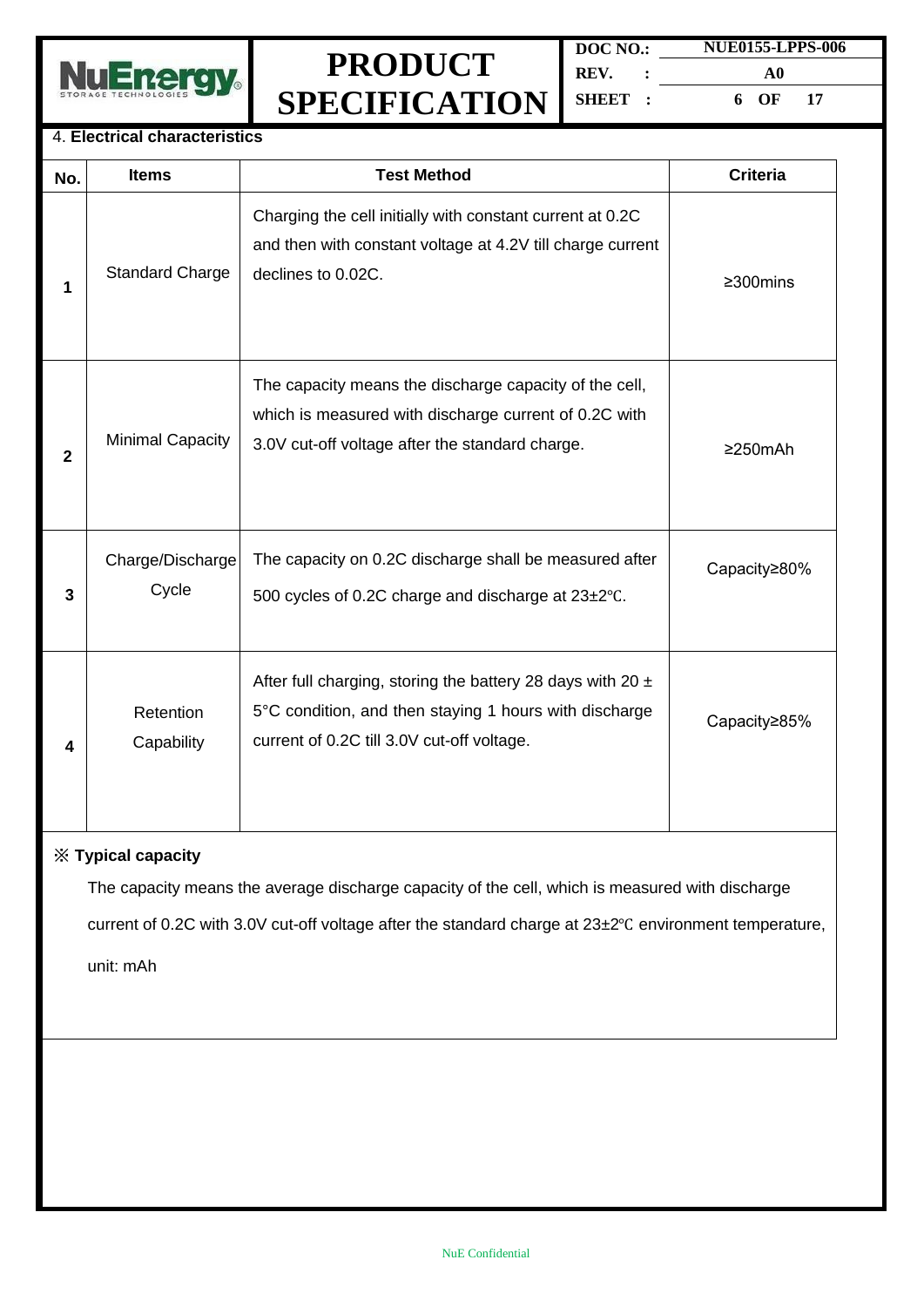

**DOC NO.: REV. : SHEET : NUE0155-LPPS-006 A0 7 OF 17**

### **5. Condition adapting characteristics**

| No. | <b>Items</b>                                | <b>Test Method</b>                                                                                                                                                                                                                                         | <b>Criteria</b>                                                                                                                          |
|-----|---------------------------------------------|------------------------------------------------------------------------------------------------------------------------------------------------------------------------------------------------------------------------------------------------------------|------------------------------------------------------------------------------------------------------------------------------------------|
| 1   | Constant<br>temperature<br>and Humidity     | After standard charging,<br>put cell into the box that the<br>temperature is $40\pm2\degree$ C and the humidity ranges<br>between 9095% for 48 hours, then put it at 23±2°C for 2<br>hours, then discharge with current of 0.2C to the cut-off<br>voltage. | No distortion, no rust, no<br>leakage, no venting, no<br>rupture, no fire, no<br>explosion, the discharge<br>time is not less than 3hrs. |
| 2   | <b>High Temperature</b><br>Performance Test | After full charging, put the cell into box with high<br>temperature of $55^{\circ}$ C $\pm$ 2°C for 2h, then discharge with<br>current of 1.0C to the cut-off voltage.                                                                                     | No distortion, no rupture, no<br>fire, no smoke or leakage<br>Discharge time≥51min                                                       |
| 3   | Low Temperature<br>Performance Test         | After full charging, put the cell into box with low<br>temperature of $-10\pm2^{\circ}$ C for 16~24h, then discharge with<br>current of 0.2C to the cut-off voltage.                                                                                       | No distortion, no rupture, no<br>fire, smoke or leakage<br>Discharge time≥3h                                                             |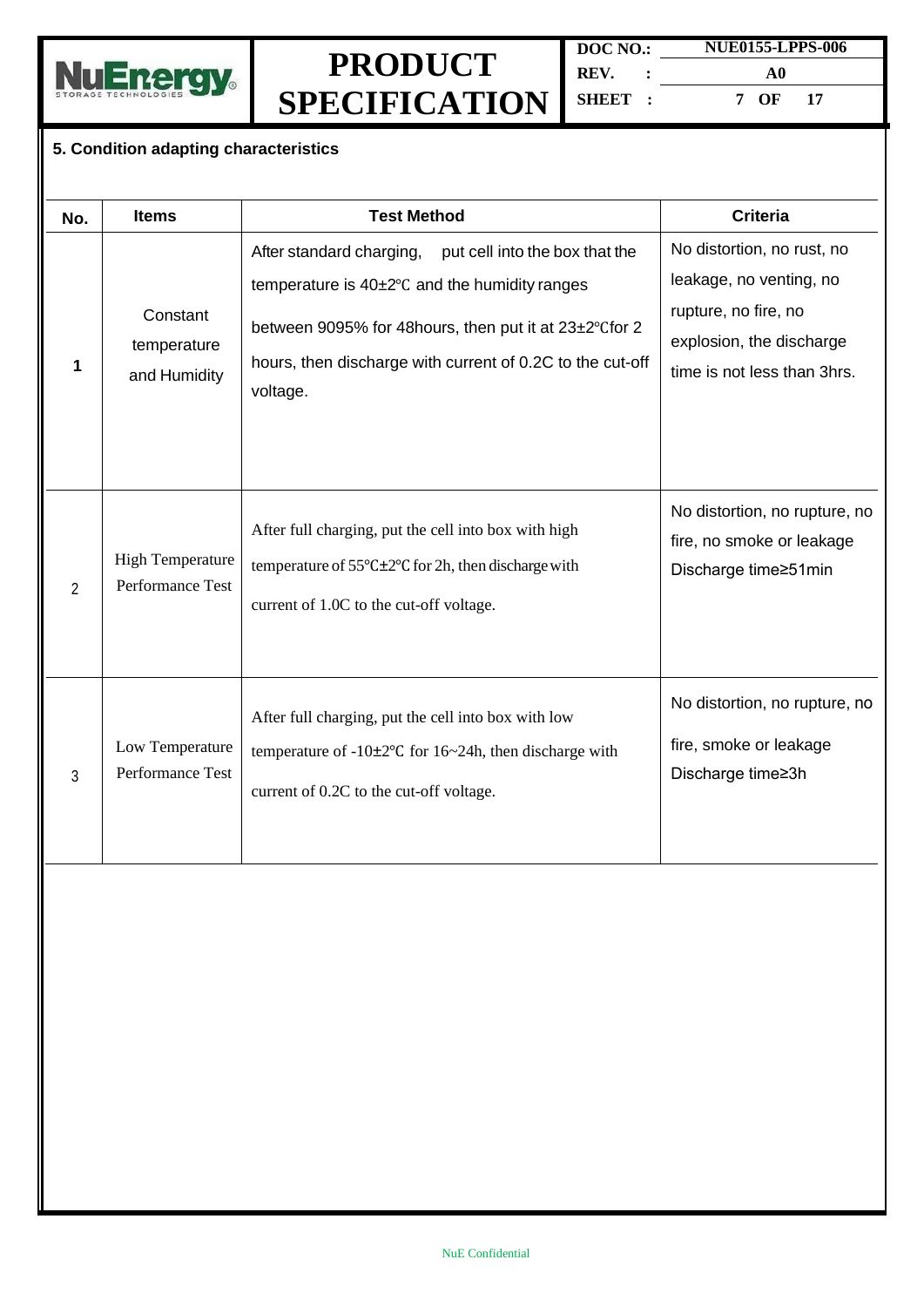

**DOC NO.: REV. : SHEET : NUE0155-LPPS-006 A0 8 OF 17**

#### **6. Cell safety performance**

| No.          | <b>Items</b>                             | <b>Test Method</b>                                                                                                                                                                                                                       | <b>Criteria</b>           |
|--------------|------------------------------------------|------------------------------------------------------------------------------------------------------------------------------------------------------------------------------------------------------------------------------------------|---------------------------|
| 1            | Cell<br>Overcharge                       | After discharge to limit voltage, charged at constant current<br>of 3C and constant voltage of 4.6V, while voltage reaches to<br>the max, if charging continued over 7 hours or temperature<br>is 20% less than the top, close the test. | No explosion and no fire. |
| $\mathbf{2}$ | External<br>Short-circuit<br><b>Test</b> | Cell terminals are short-circuited to discharged state less<br>than 0.1V or longer time with a resistance of $50 \text{m}\Omega$ or less.<br>Tests are to be conducted at room temperature.                                              | No explosion and no fire. |
| 3            | Over-<br>Discharge<br><b>Test</b>        | Cell is discharged at a current of 1C rate for 2.5 hours. (If<br>current stops by safety or passive circuit on the battery, test<br>is finished.).                                                                                       | No explosion and no fire. |
| 4            | <b>Crush Test</b>                        | Crush between two flat plates. Applied force is about 13kN.                                                                                                                                                                              | No explosion and no fire. |
| 5            | <b>Impact Test</b>                       | Impact between bar (15.8mm diameter) and 9.1Kg falling<br>material (at a height of 6.1cm). Bar is laid across the center<br>of the test sample.                                                                                          | No explosion and no fire. |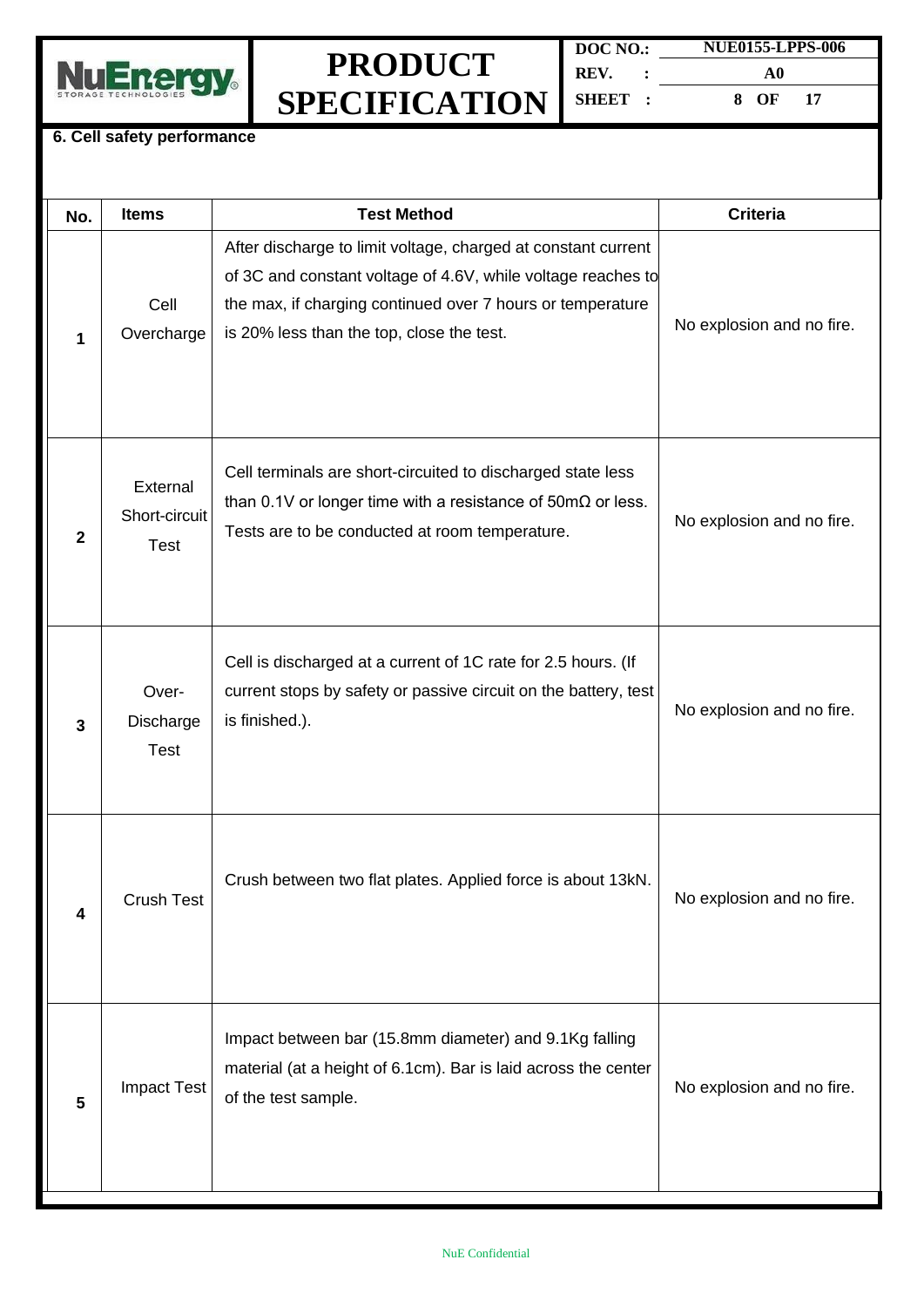|                          |                                                                                                                                                                                                                                       |  | <b>PRODUCT</b>                                                                                                                                                                                                                                                                                       | DOC NO.:     | <b>NUE0155-LPPS-006</b>               |
|--------------------------|---------------------------------------------------------------------------------------------------------------------------------------------------------------------------------------------------------------------------------------|--|------------------------------------------------------------------------------------------------------------------------------------------------------------------------------------------------------------------------------------------------------------------------------------------------------|--------------|---------------------------------------|
|                          |                                                                                                                                                                                                                                       |  |                                                                                                                                                                                                                                                                                                      | REV.         | $\bf{A0}$                             |
|                          |                                                                                                                                                                                                                                       |  | <b>SPECIFICATION</b>                                                                                                                                                                                                                                                                                 | <b>SHEET</b> | OF<br><b>17</b><br>9                  |
| 6                        | After standard charging, the cell is to be dropped from a<br>height of 1.2 meter onto a thickness of 20mm board, dropped<br>once in the positive and negative directions of three mutually<br>Drop<br>perpendicular X, Y, Z axes.     |  | No leakage, no smoke,<br>no fire, no explosion.                                                                                                                                                                                                                                                      |              |                                       |
| $\overline{\phantom{a}}$ | <b>Vibration Tes</b>                                                                                                                                                                                                                  |  | Fixed the fully charged cell to vibration table and subjected<br>to vibration cycling that the frequency is to be varied at the<br>rate of 1Hz per minute between 10Hz and 55Hz, the<br>excursion of the vibration is 0.8mm. The cell shall be<br>vibrated for 90 ~100 minutes per axis of XYZ axes. |              | No explosion, no fire. no<br>leakage. |
| 8                        | After standard charging, put cell in the baking oven and<br>start, the temperature of the oven is to be raised at a rate of<br>5±2°C per minute to a temperature of 130±2°C, remain for<br>Heating<br>30 minutes at that temperature. |  | No explosion and no fire.                                                                                                                                                                                                                                                                            |              |                                       |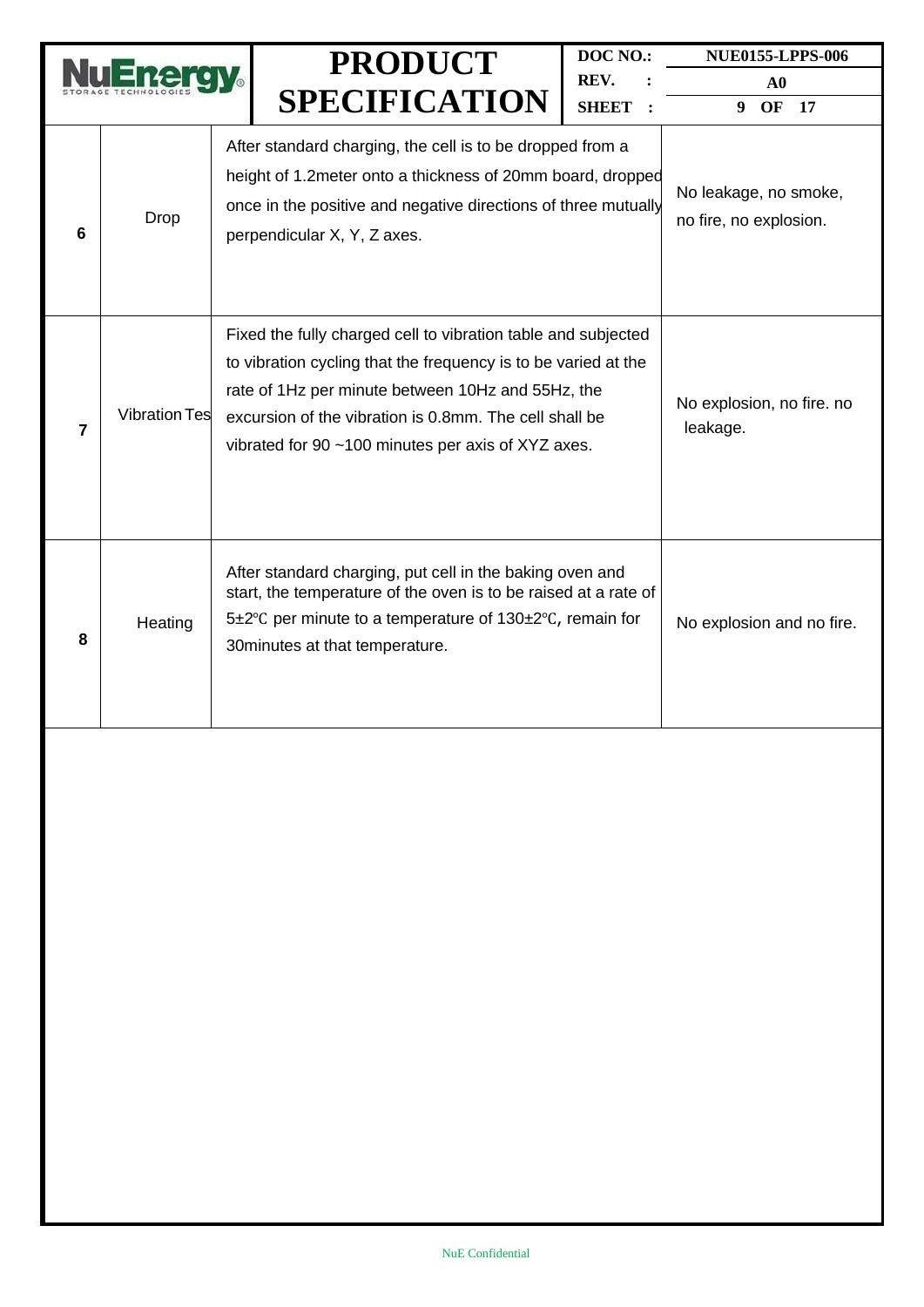

**DOC NO.: REV. : SHEET : A0 10 OF 17**

**NUE0155-LPPS-006**

#### **7. Battery safety performance**

| 1 | Overcharge<br>protection        | After battery charge finished, then charge the battery for 8<br>hours with a power which can provide 2 times more than<br>nominal voltage and 2C <sub>5</sub> A current.                                                                                | No fire, no explosion. The<br>electrical properties of<br>normal.                           |
|---|---------------------------------|---------------------------------------------------------------------------------------------------------------------------------------------------------------------------------------------------------------------------------------------------------|---------------------------------------------------------------------------------------------|
| 2 | Over<br>discharge<br>protection | After the battery is fully charged, discharge at $20\pm5^{\circ}$ C<br>conditions with 0.2C <sub>5</sub> A until the battery voltage drops to the<br>over discharge voltage, then discharge with a $30\Omega$ resister for<br>24 hours.                 | No fire, no explosion. The<br>electrical properties of<br>normal.                           |
| 3 | Short<br>protection             | After standard charging, connect the positive and negative<br>terminals of the cell with copper wire having a maximum<br>resistance load of 0.1 $\Omega$ at room temperature, the test is<br>discontinued when the surface temperature lower than 10°C. | The battery shall no<br>rupture, smoke, catch fire,<br>or leakage.<br>Battery Voltage ≥3.6V |

#### **8. Others**

Any matters that this specification doesn't cover should be conferred between the customer and NuE.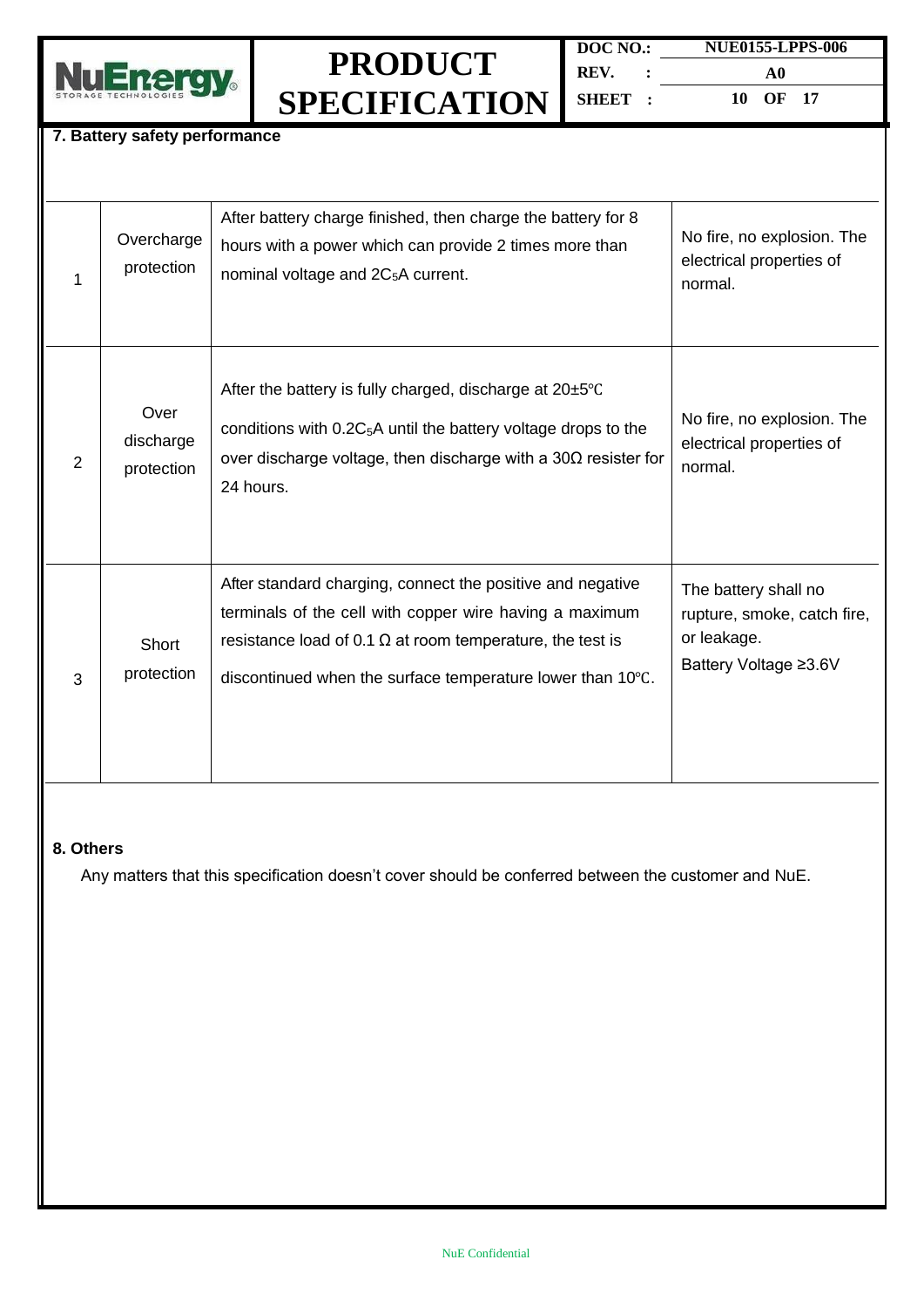

#### **9. Testing requirements**

1. Battery testenvironment

Temperature: 23±2℃

Relative humidity: 60± 20% RH

Atmospheric pressure: 86106 KPa

2. Measuring instrumentationrequirements

Voltage instrumentation requirements: Measuring the voltage meter accuracy no less than 0.5 magnitude Current instrumentation requirements: Measuring the current meter accuracy no less than 0.5 magnitude Time instrumentation requirements: Measuring the time meter accuracy no less than 0.1%

Temperature instrumentation requirements: Measuring the temperature meter accuracy no less than

0.5 ℃

Impedance instrumentation requirements: Measuring impedance should by sinusoidal alternating (1 KHZ) test

#### **10. Electrical Characteristics**

- 1. Battery charge/discharge
	- 1. Full charged definition With charging voltage 4.2V, current 0.2C continued to charge the battery pack, when charging current drops to 0.02C charging is terminated, shall be full charged.
	- 2. Full discharged definition

Standard discharge current 0.2 C for continuous discharge, when the voltage drops to discharge cut-off voltage 3.0V discharge is terminated, shall be full discharged.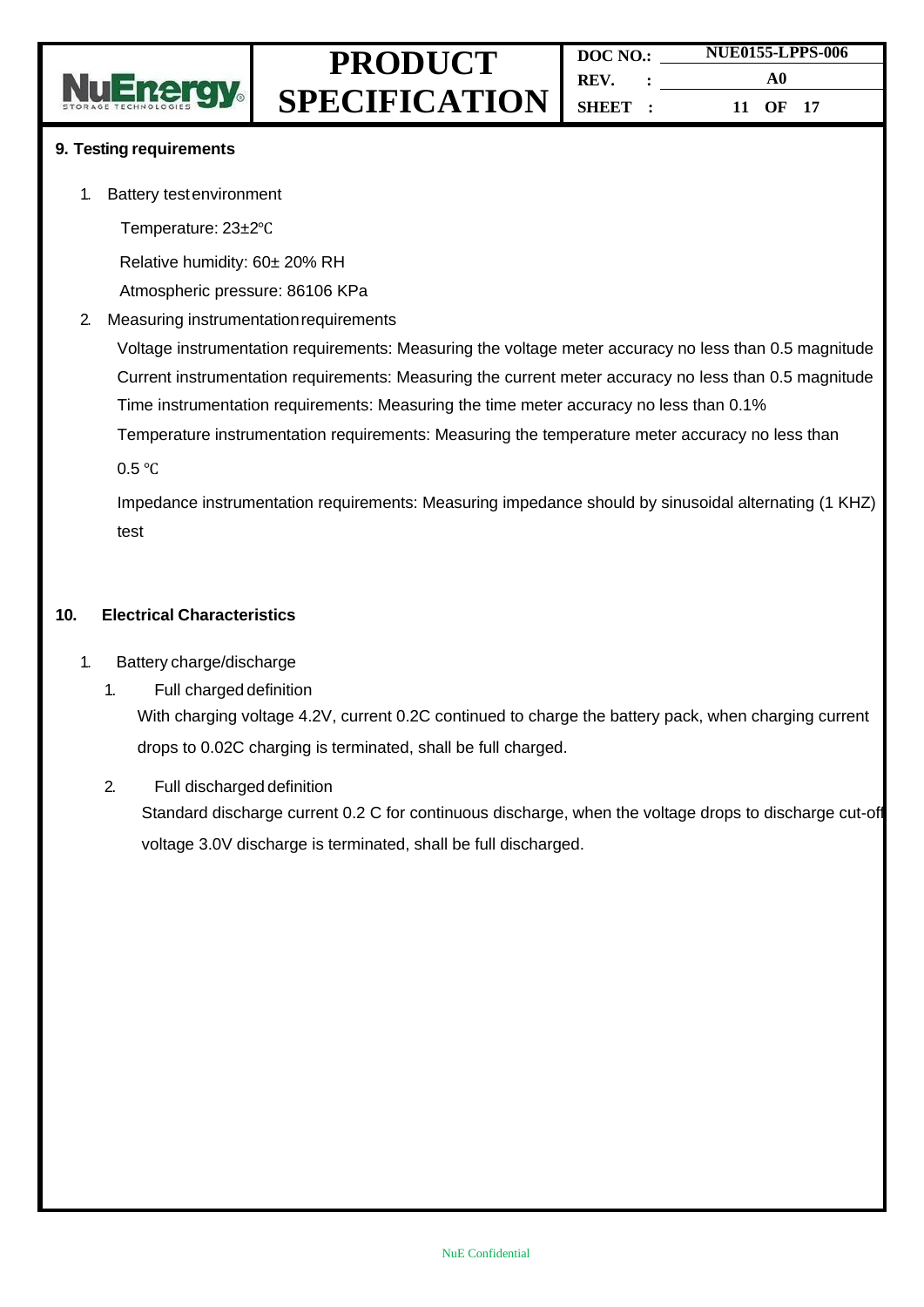

### **11.** Cell

#### 1. Performance parameters

| Item | Project               |   | Specification  | Remarks                               |
|------|-----------------------|---|----------------|---------------------------------------|
|      | Cell minimum capacity |   | 250mAh         | 0.2C discharge                        |
| 2    | Initial impedance     |   | ≤80mΩ          | 1kHz AC Impedance                     |
| 3    | Nominal voltage       |   | 3.7V           |                                       |
|      |                       | т | 5.5 mm         | <b>Thickness</b>                      |
|      | <b>Dimensions</b>     | W | 20.5mm Max     | Width                                 |
| 4    |                       | L | 27.5mm Max     | Cell length not including Tab sealant |
|      |                       | A | $6.0 + 2.0$ mm | Distance of tab center                |
|      |                       | B | $2.0 + 0.2$ mm | Tab width                             |

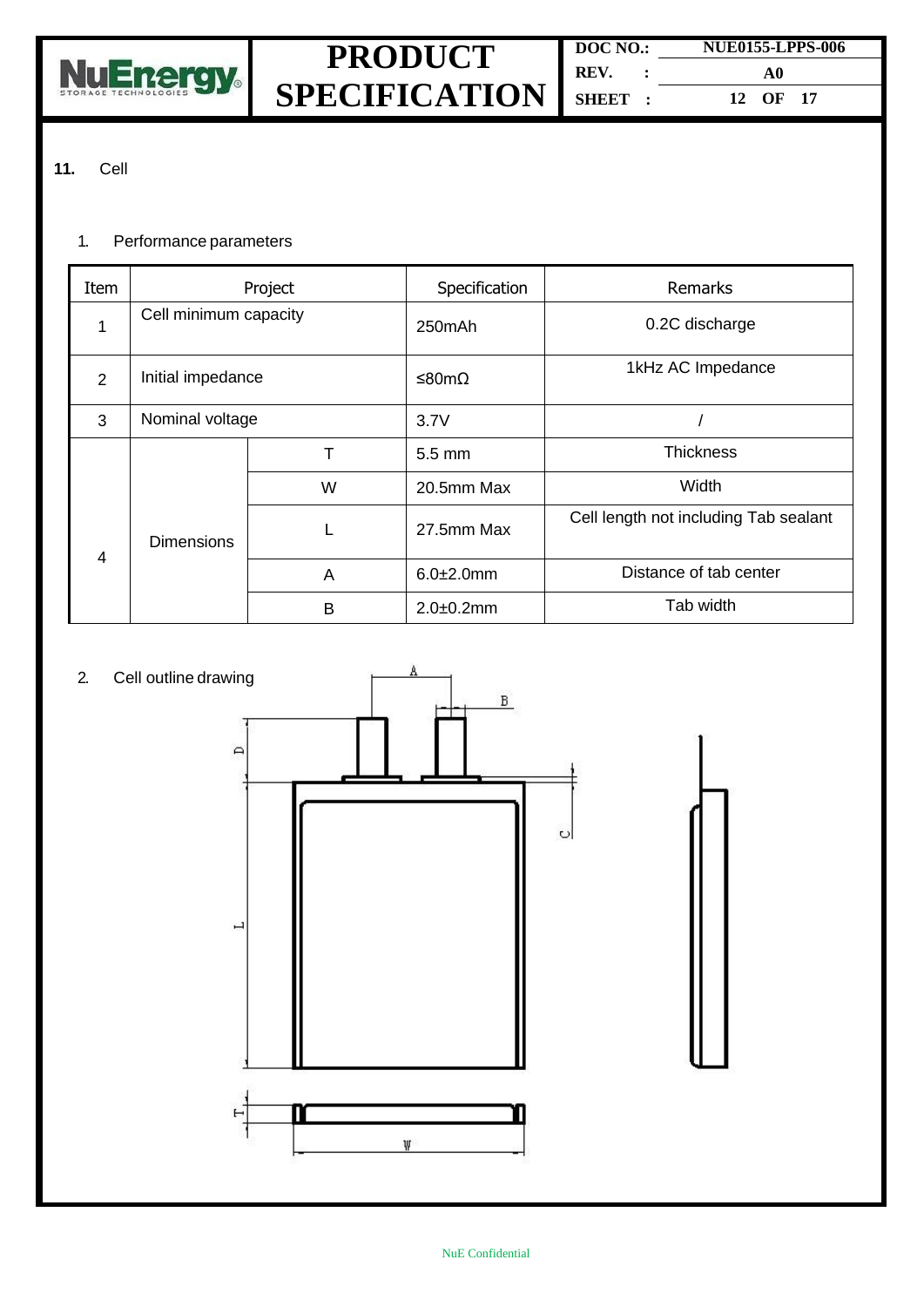

**DOC NO.: REV. : SHEET : NUE0155-LPPS-006 A0 13 OF 17**

### **12. Electric Protect Features**

| Item                      | Symbol                 | Content                                 | Criterion                            |
|---------------------------|------------------------|-----------------------------------------|--------------------------------------|
|                           | V <sub>DET1</sub>      | Over charge detection voltage           | 4.28V±0.035V                         |
| Over charge Protection    | tV <sub>DET1</sub>     | Over charge detection delay time        | 1.4sMAX                              |
|                           | V <sub>REL1</sub>      | Over charge release voltage             | 4.08V±0.1V                           |
|                           | V <sub>DET2</sub>      | Over discharge detection voltage        | 3.0V±0.08V                           |
| Over discharge protection | tV <sub>DET2</sub>     | Over discharge detection delay time     | 173msMAX                             |
|                           | V <sub>REL2</sub>      | Over discharge release voltage          | 3.0V±0.08V                           |
|                           | V <sub>DET3</sub>      | Over current detection voltage          | 80mV±15mV                            |
| Over current protection   | $I_{DP}$               | Over current detection current          | MIN1.2A; MAX3.0A                     |
|                           | tV <sub>DET3</sub>     | Detection delay time                    | 11msMAX                              |
|                           |                        | Release condition                       | Cut load                             |
|                           |                        | Detection condition                     | <b>Exterior short circuit</b>        |
| Short protection          | <b>T</b> SHORT         | Detection delay time                    | 400µsMAX                             |
|                           |                        | Release condition                       | Cut short circuit                    |
| Interior resistance       | $R_{DS}$               | Main loop electrify resistance          | B-P- $R_{DS} \leq 40 \text{m}\Omega$ |
| Current consumption       | <b>I</b> <sub>DD</sub> | Current consumes in normal<br>operation | MIN0.3µA; MAX 8.0µA                  |
| 0V Prohibition /allowance |                        | allowance                               |                                      |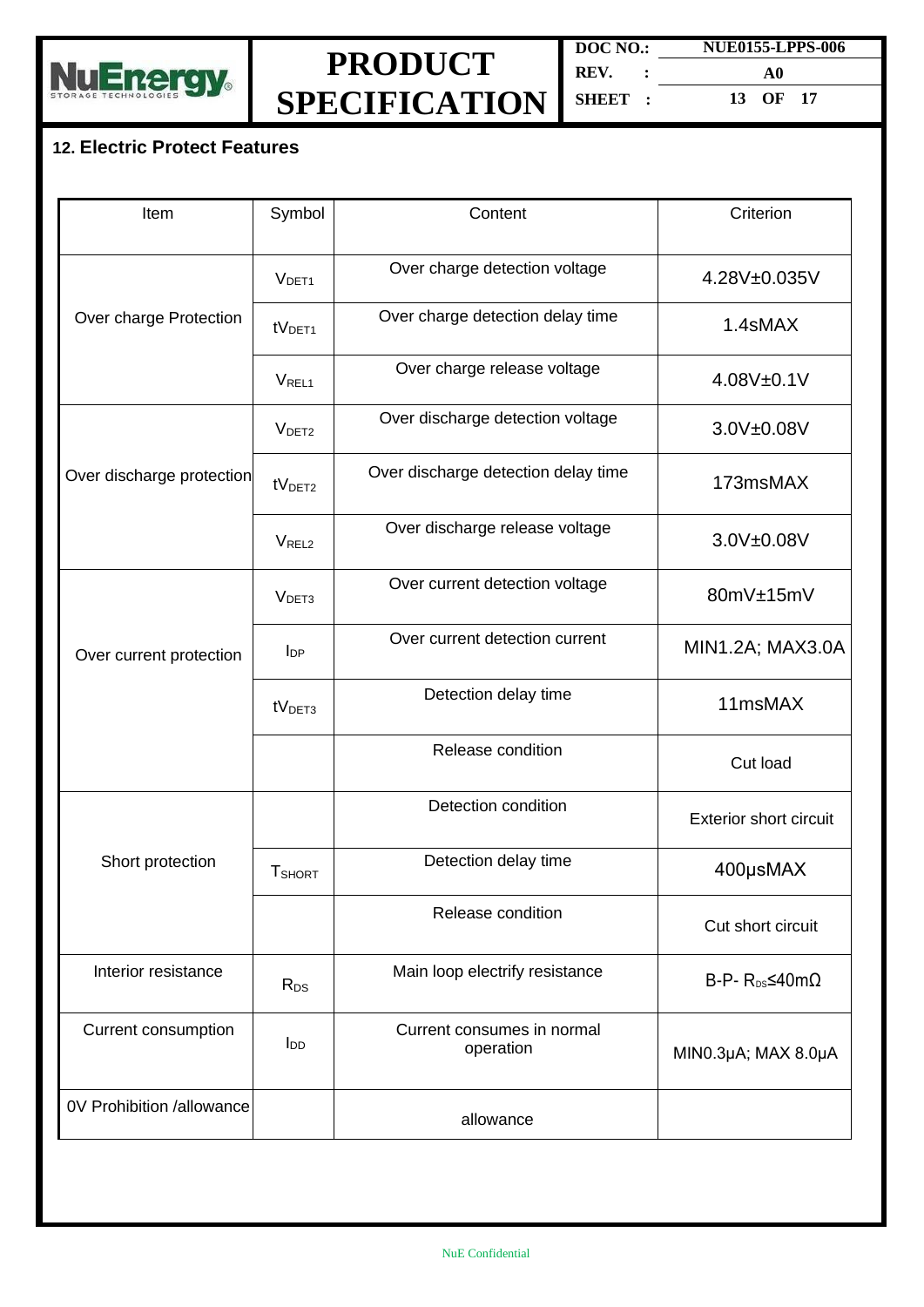

| DOC NO. | <b>NUE0155-LPPS-006</b> |  |  |
|---------|-------------------------|--|--|
| REV.    | A0                      |  |  |
| SHEET : | 14 OF 17                |  |  |

### **13. Schematic circuit diagram**



### **14. PCB Parts List BOM**

| Item | Part Name      | Description                | QTY              | Footprint | Supplier                                      | Remark |
|------|----------------|----------------------------|------------------|-----------|-----------------------------------------------|--------|
| 1    | U1             | S-8261ABJM D-<br>G3JT2x    | 1 <sub>pcs</sub> | SOT-23-6  | <b>SEIKO</b>                                  |        |
| 2    | U <sub>2</sub> | 8205                       | 1pcs             | SOT-23-6  |                                               |        |
| 3    | R <sub>1</sub> | SMD470 $\Omega$ ±5%        | 1 <sub>pcs</sub> | 0402      | Any approved vendor                           |        |
| 4    | R <sub>2</sub> | SMD 2KΩ $±5%$              | 1 <sub>pcs</sub> | 0402      | Any approved vendor<br>SKYWELL, YAGEO, or any |        |
| 5    | C <sub>1</sub> | $SMD 0.1 \mu F \pm$<br>20% | 1 <sub>pcs</sub> | 0402      | Any approved vendor<br>SKYWELL, YAGEO, or any |        |
| 7    | <b>PCB</b>     | PCB1240--9                 |                  |           | Any approved vendor                           |        |

# **15. PCB Layout PCB**

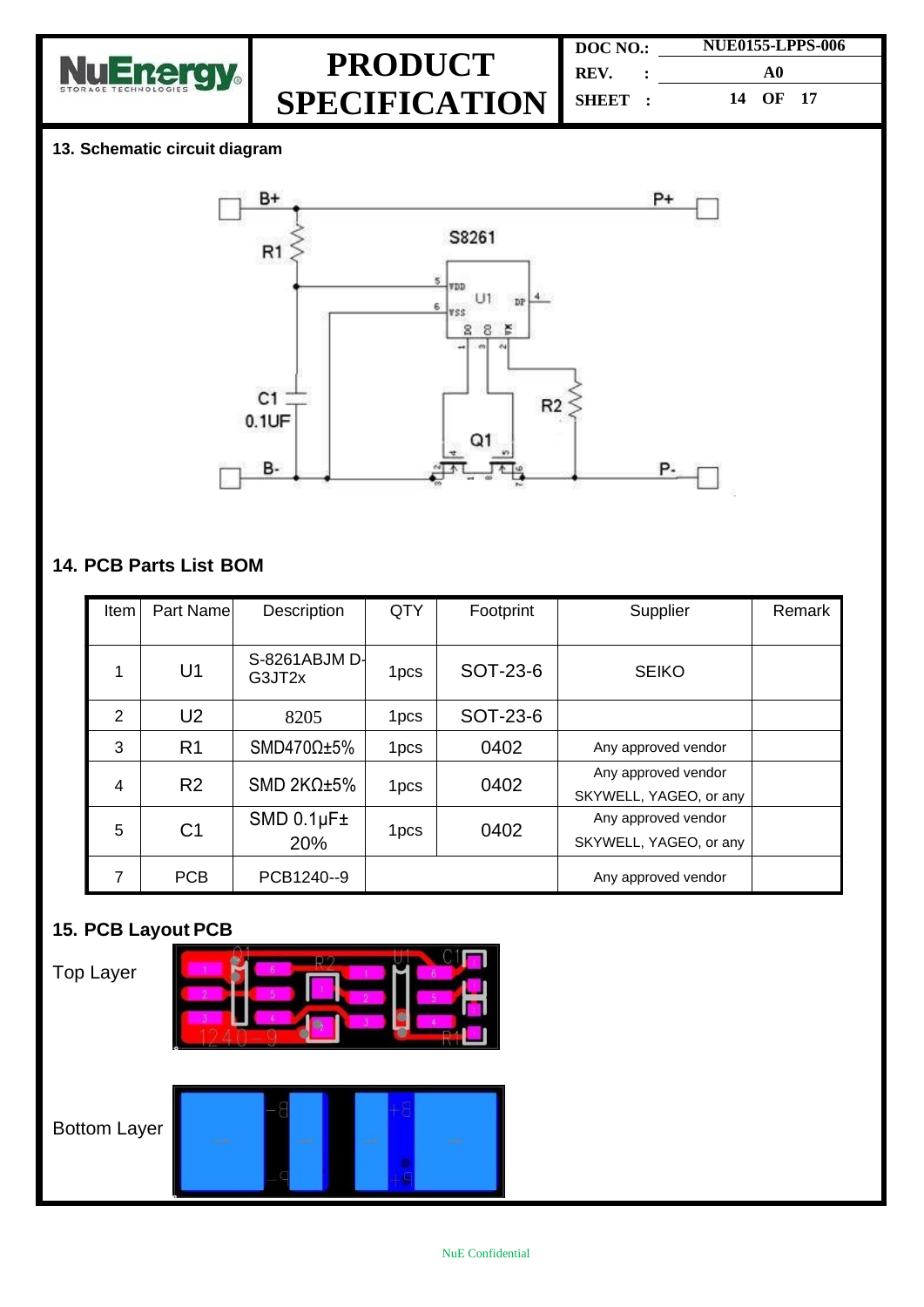

**DOC NO.: REV. : SHEET : NUE0155-LPPS-006 A0 15 OF 17**

# **16. Package**

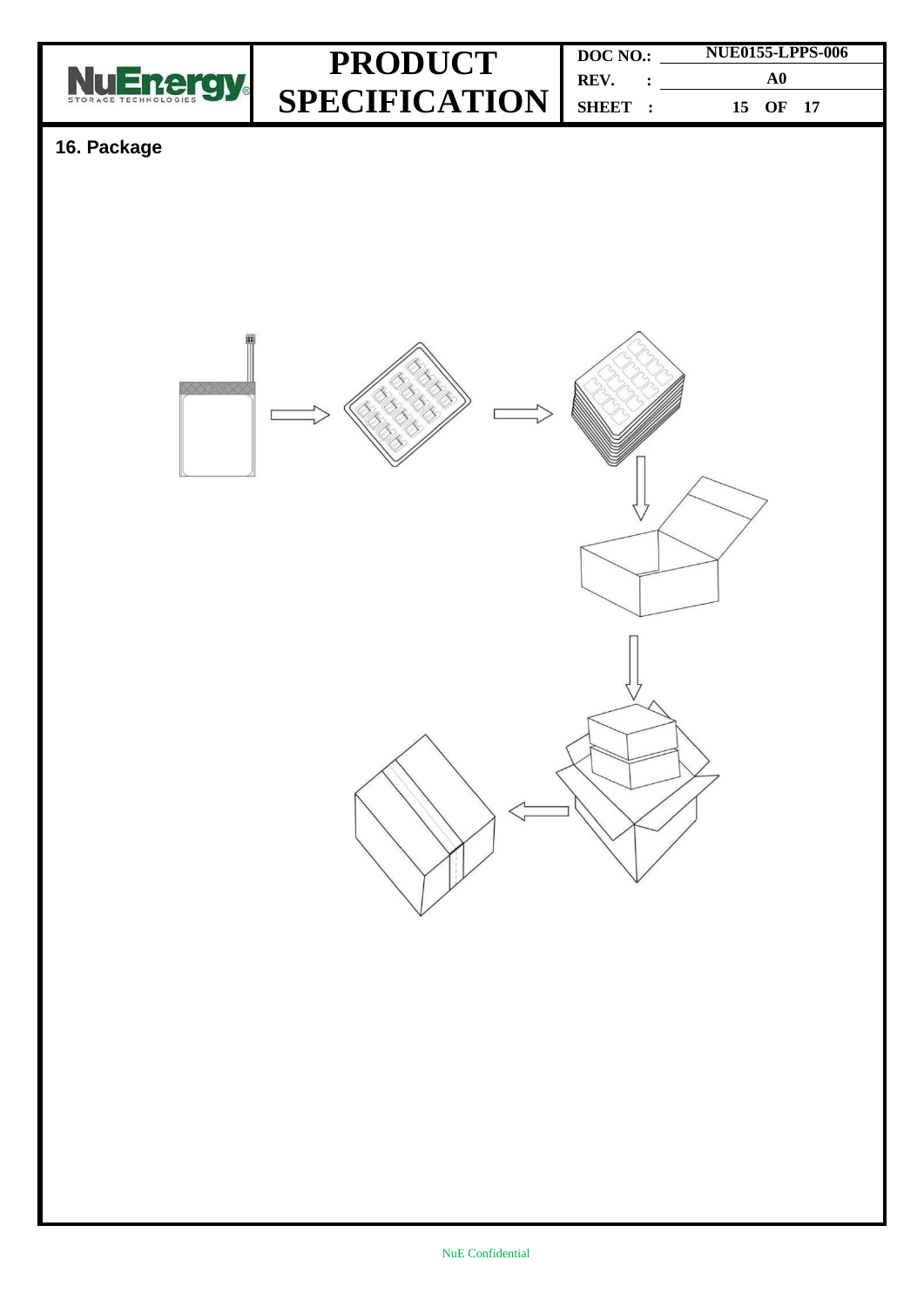

#### **17. Warranty, Battery Precautions and Safety Instructions**

Please be sure to take to comply with the specifications and the following precautions to use with batteries, if

any incidents occur due to not following the specification parameters, and maintenance conditions, NuEnergy

Storage Technologies will not accept anyresponsibility. Limited Warranty Period is 1 year from date of

- manufacture.
- Maintenance: Please use 0.5C charge current to charge up battery to 60% SOC every 3-6 months to prevent over discharge and degradation while in storage. Every 12 months a full cycle shall be performed to prevent degradation.
- Before Use the battery, carefully read the instruction manual and battery labels.
- Needto usetheoriginalbattery charger andshould beplacedinadry ventilatedplace.
- Such as long-term when not in use, the battery charger to charge state half full, remove the battery from the device and separated, to avoid metal contact with the battery, causing short-circuit or damage to the phenomenon.
- Inuse orduring storage, battery found there has been high fever, leakage, odor, distortion andother anomalies, please stop using it immediately and stay away from the battery.
- Donot short-circuitthebattery positive andnegative, andcareful nottoallowthe battery tomoisture, toavoid danger.
- When using keep away from heat, High pressure environments, and donot beat, hit the battery.
- Battery end of life should be immediately removed from the equipment, please properly handle security of spent batteries, do notput intofireor water.